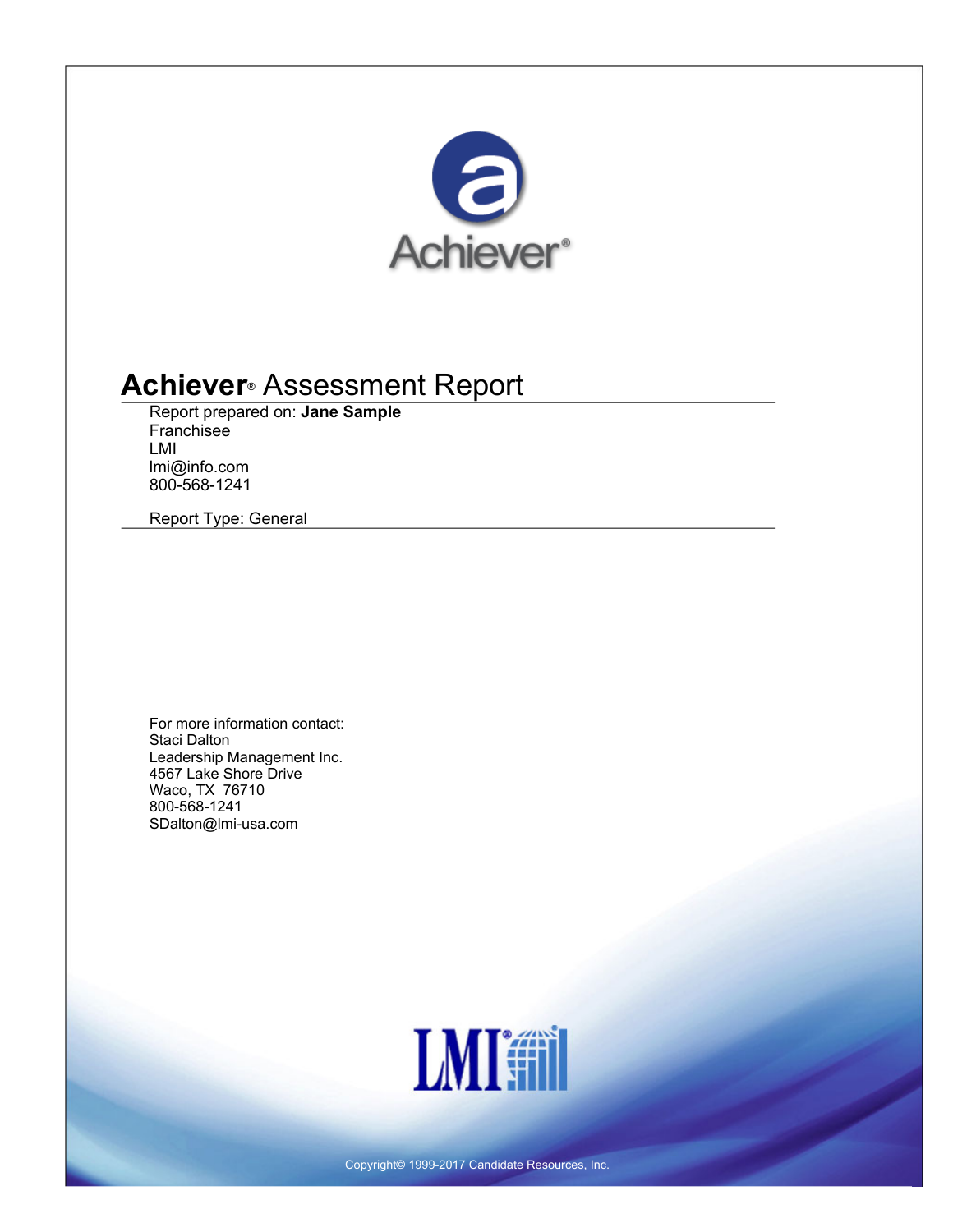

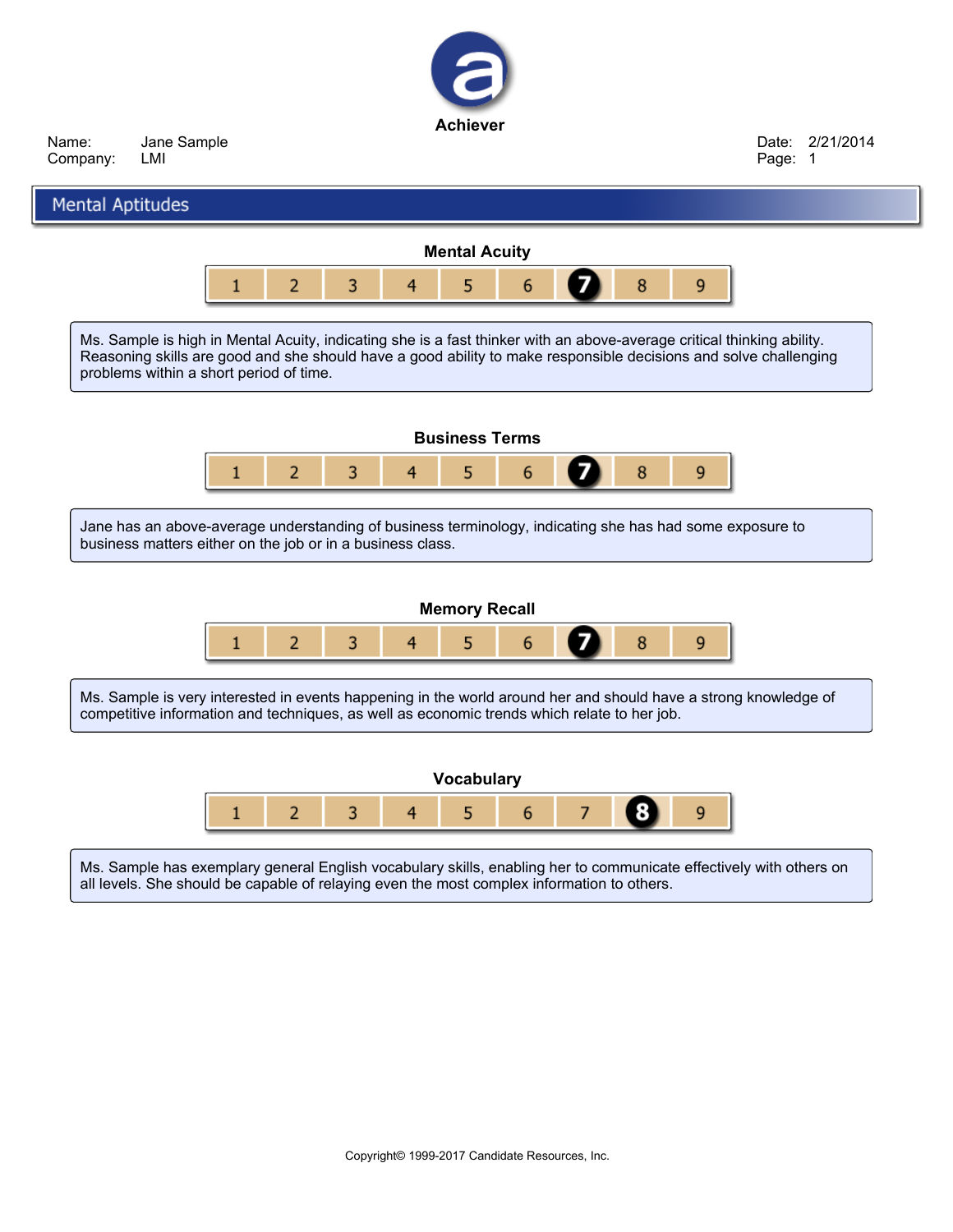

**Copyright© 1999-2017 Candidate Resources, Inc.**

Ms. Sample has a good level of energy and takes an energetic approach to work and other matters. She has a high drive level, but is generally able to control energy sufficiently to concentrate and accomplish assignments in a timely,

**Flexibility**

5

7

9

6

Jane is a very quality-minded, reliable individual with a high degree of integrity and strong ethics. She has a strong interest in providing quality service and products to customers, but is not very flexible or adaptable to change. This could cause her to experience difficulty handling multiple job demands and assignments. She tends not to be an innovative, free-thinking person who creates new ways of doing things or new uses for existing applications of products or services, but rather will be one who sticks with proven applications as much as possible. She is likely to agree to change only when she is convinced the change is necessary. Even though the company can trust her and know she will be concerned that customers' needs are being met, they cannot expect frequent, imaginative or fresh

4

**yet effective manner.**

 $\overline{2}$ 

 $\mathbf{1}$ 

3

**ideas from her.**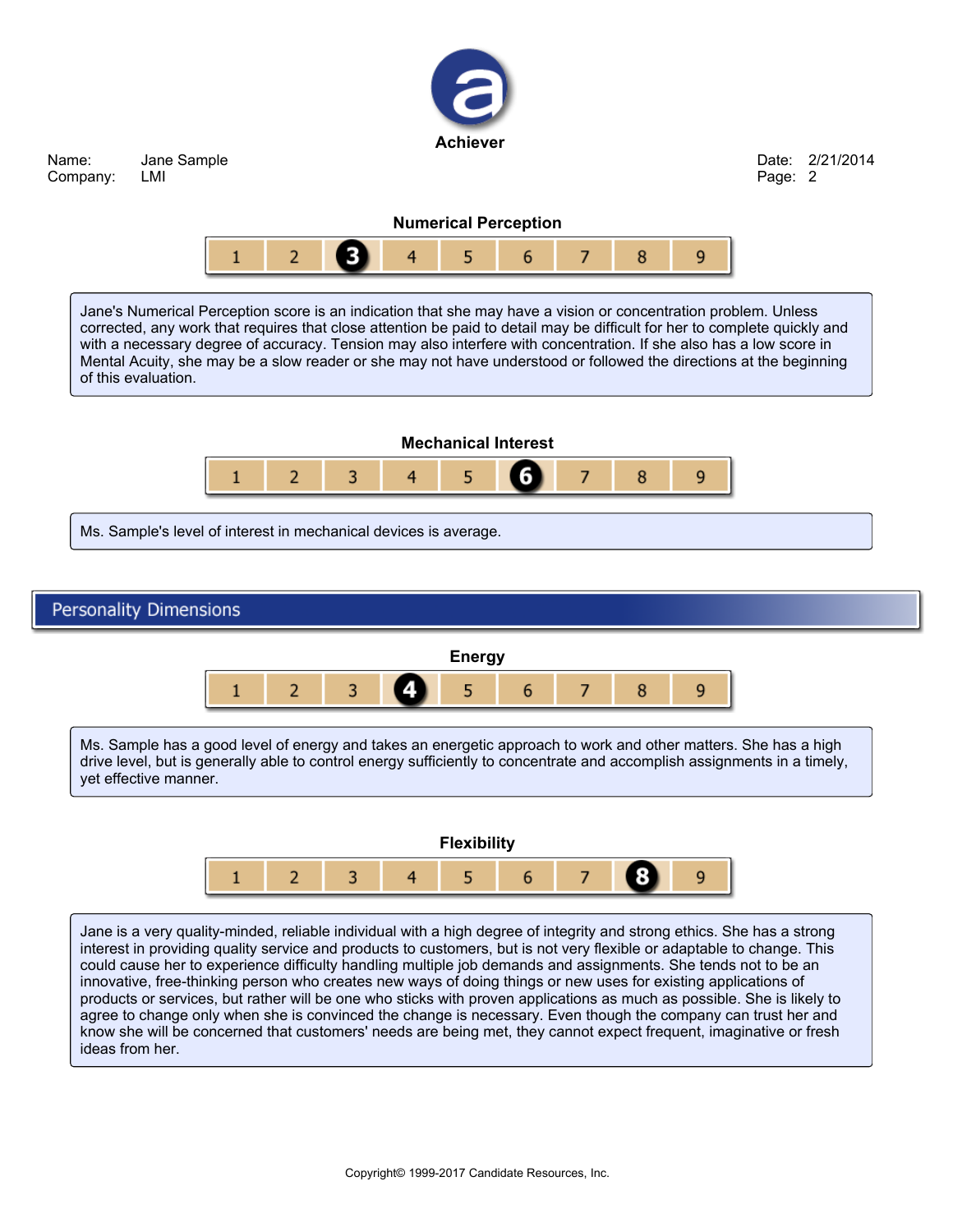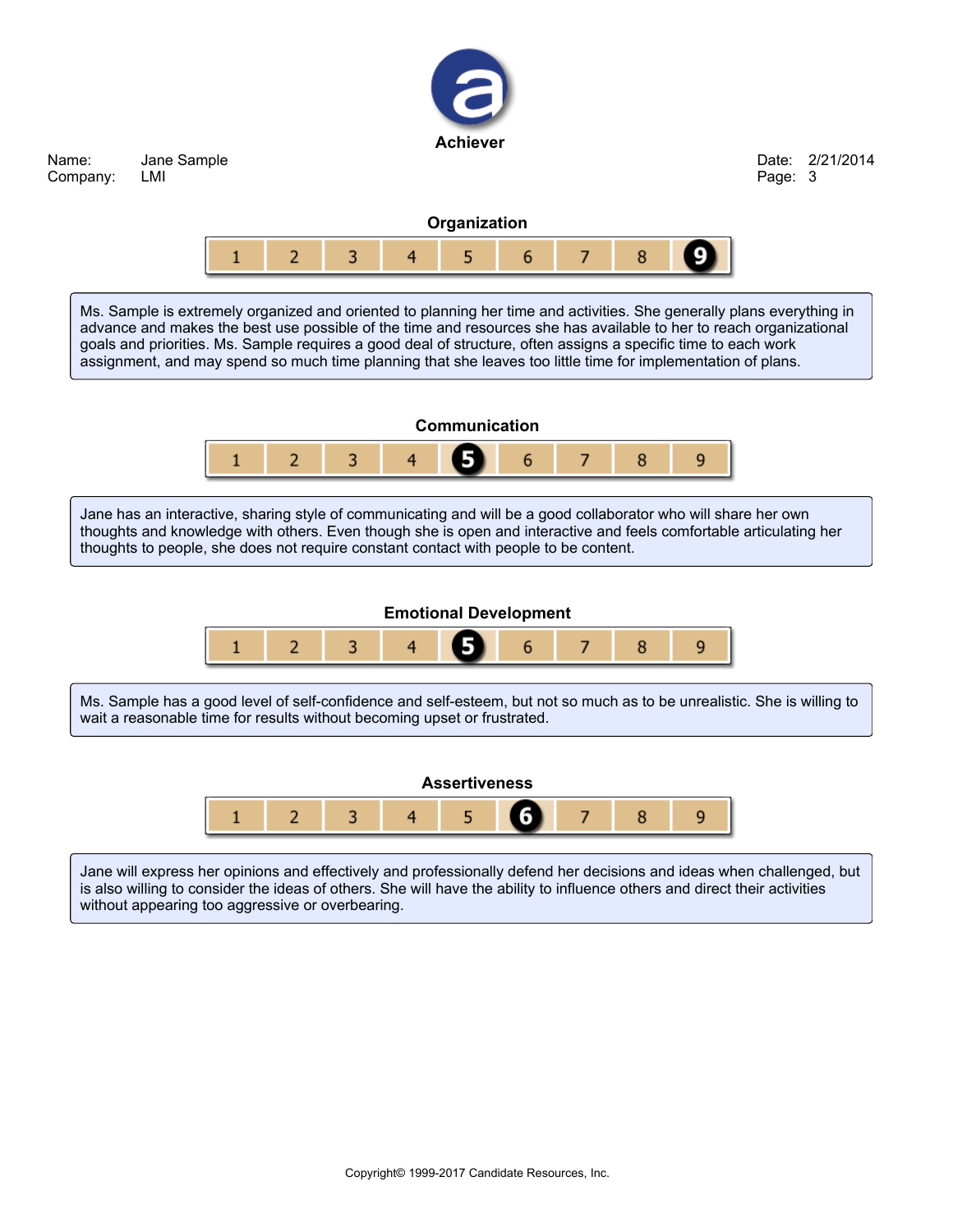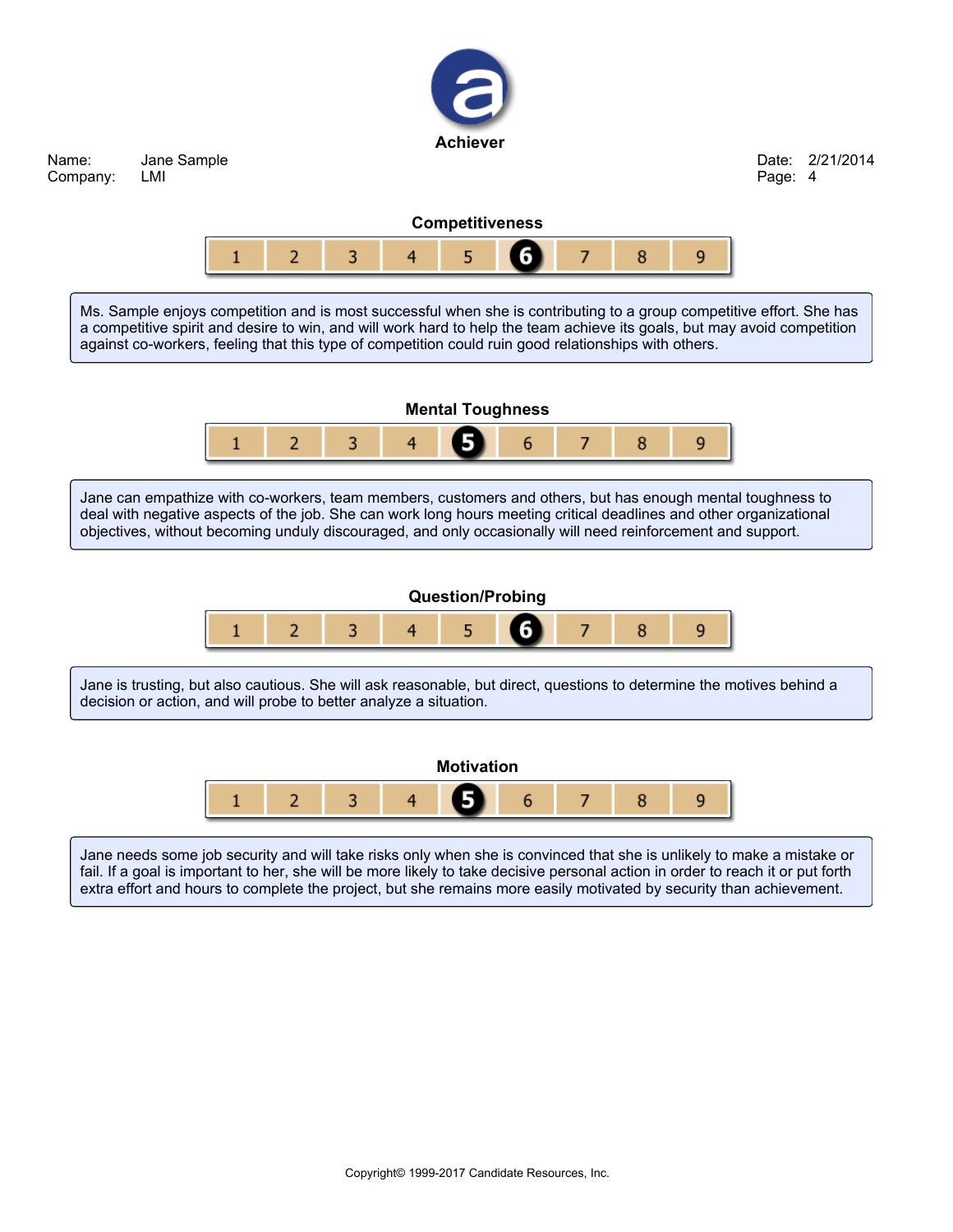



**This report is confidential and is an opinion based on assessment results only. Its contents should contribute approximately 1/3 to developmental discussions since it is only one of several evaluatory and feedback resources.**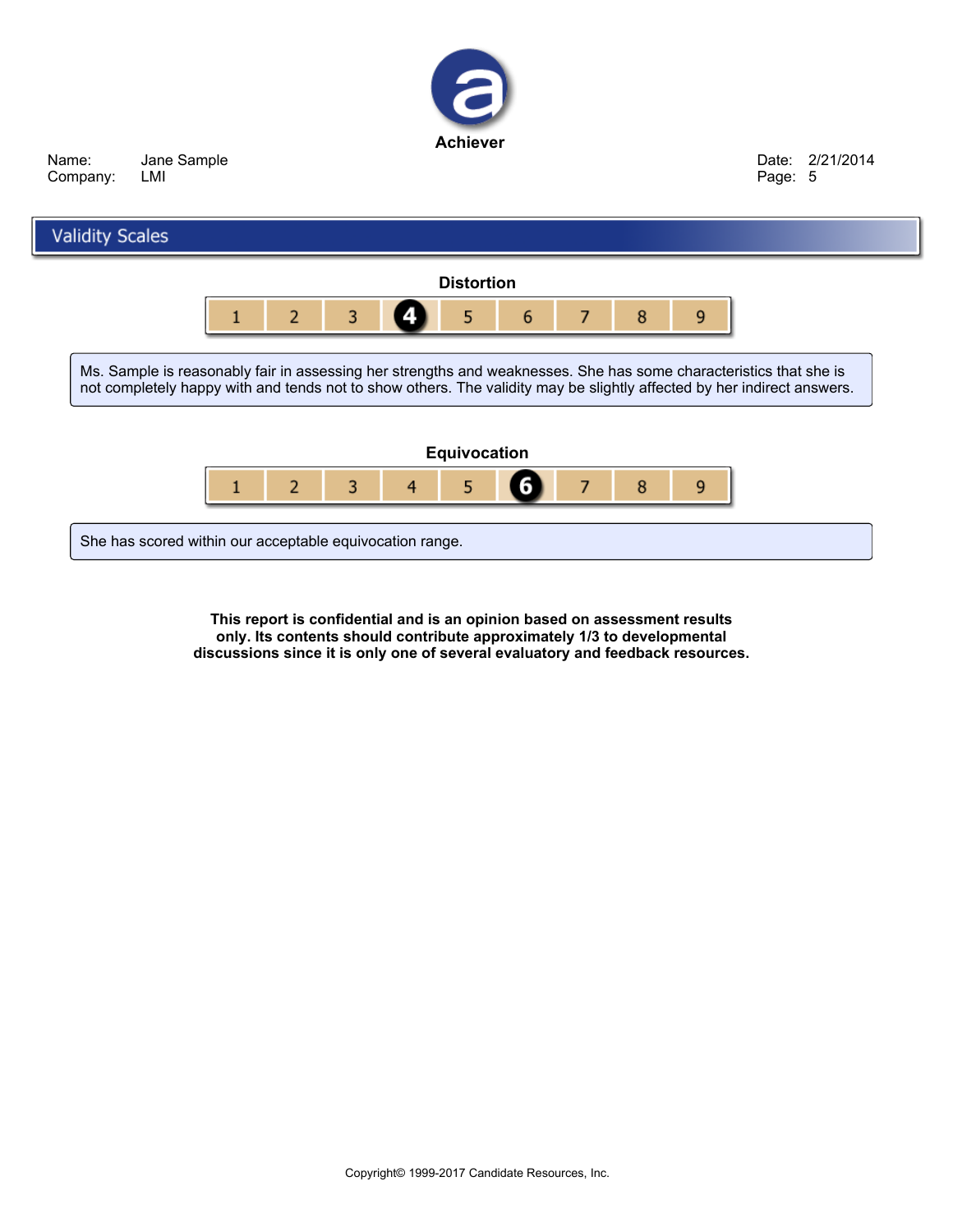| <b>Achiever</b><br><b>ScoreSheet</b><br>Name:<br>Date: |                    |              |                |   |                |   |           |                |   | 2/21/2014 |               |
|--------------------------------------------------------|--------------------|--------------|----------------|---|----------------|---|-----------|----------------|---|-----------|---------------|
| Jane Sample<br>LMI<br>Company:                         |                    |              | General        |   |                |   |           |                |   | Page: 6   |               |
| <b>Mental Aptitudes</b>                                |                    |              |                |   |                |   |           |                |   |           |               |
|                                                        |                    | 1            | 2              | 3 | 4              | 5 | 6         | 7              | 8 | 9         |               |
| <b>Mental Acuity</b>                                   | Slow to Learn      |              |                |   |                |   |           | Ø              |   |           | Fast to Learn |
| <b>Business Terms</b>                                  | Uninformed         |              |                |   |                |   |           | 7              |   |           | Knowledgeable |
| <b>Memory Recall</b>                                   | Unaware            |              |                |   |                |   |           | Ø              |   |           | Aware         |
| <b>Vocabulary</b>                                      | Limited            |              |                |   |                |   |           |                | 0 |           | Strong        |
| <b>Numerical Perception</b>                            | Imprecise          |              |                | Θ |                |   |           |                |   |           | Accurate      |
| <b>Mechanical Interest</b>                             | Indifferent        |              |                |   |                |   | 6         |                |   |           | Interested    |
| <b>Personality Dimensions</b>                          |                    |              |                |   |                |   |           |                |   |           |               |
|                                                        |                    | $\mathbf{1}$ | 2              | 3 | $\overline{4}$ | 5 | 6         | 7              | 8 | 9         |               |
| <b>Energy</b>                                          | <b>Restless</b>    |              |                |   | Ø              |   |           |                |   |           | Calm          |
| <b>Flexibility</b>                                     | Flexible           |              |                |   |                |   |           |                | 8 |           | Rigid         |
| Organization                                           | Disorganized       |              |                |   |                |   |           |                |   | Ø         | Planful       |
| <b>Communication</b>                                   | Reserved           |              |                |   |                | 0 |           |                |   |           | Interactive   |
| <b>Emotional Develop.</b>                              | Impatient          |              |                |   |                | Đ |           |                |   |           | Tolerant      |
| <b>Assertiveness</b>                                   | Cooperative        |              |                |   |                |   | $\bullet$ |                |   |           | Authoritative |
| <b>Competitiveness</b>                                 | <b>Team Player</b> |              |                |   |                |   | 6         |                |   |           | Individualist |
| <b>Mental Toughness</b>                                | Sensitive          |              |                |   |                | 5 |           |                |   |           | Tough         |
| <b>Questioning/Probing</b>                             | Trusting           |              |                |   |                |   | O         |                |   |           | Skeptical     |
| <b>Motivation</b>                                      | Security           |              |                |   |                | Θ |           |                |   |           | Recognition   |
| <b>Validity Scales</b>                                 |                    |              |                |   |                |   |           |                |   |           |               |
|                                                        |                    | $\mathbf{1}$ | $\overline{2}$ | 3 | $\overline{4}$ | 5 | 6         | $\overline{7}$ | 8 | 9         |               |
| <b>Distortion</b>                                      | Frank Answer       |              |                |   | O              |   |           |                |   |           | Exaggerates   |
| <b>Equivocation</b>                                    | Chose Alternate    |              |                |   |                |   | $\bullet$ |                |   |           | Chose Middle  |
|                                                        |                    |              |                |   |                |   |           |                |   |           |               |

**STANINE: The STANINE is a system of measurements which divides the population into nine parts.**

**AREAS OF CONCERN - Scores of 1 OR 2 in any of the following dimensions:**

*Energy, Flexibility, Emotional Development OR Mental Toughness* **are areas of concern.**

NOTE: Areas with dots and brackets  $[ \circ \circ \circ \circ]$  are of primary importance with the dots and brackets reflecting the most desirable range for an individual to score in to have those characteristics. Areas without dots and brackets are secondary areas that provide additional information regarding the individual. Scores within this range are shown with a number inside a blue circle. Those **outside the desired range, or with no range identified, will have a number inside a black circle.**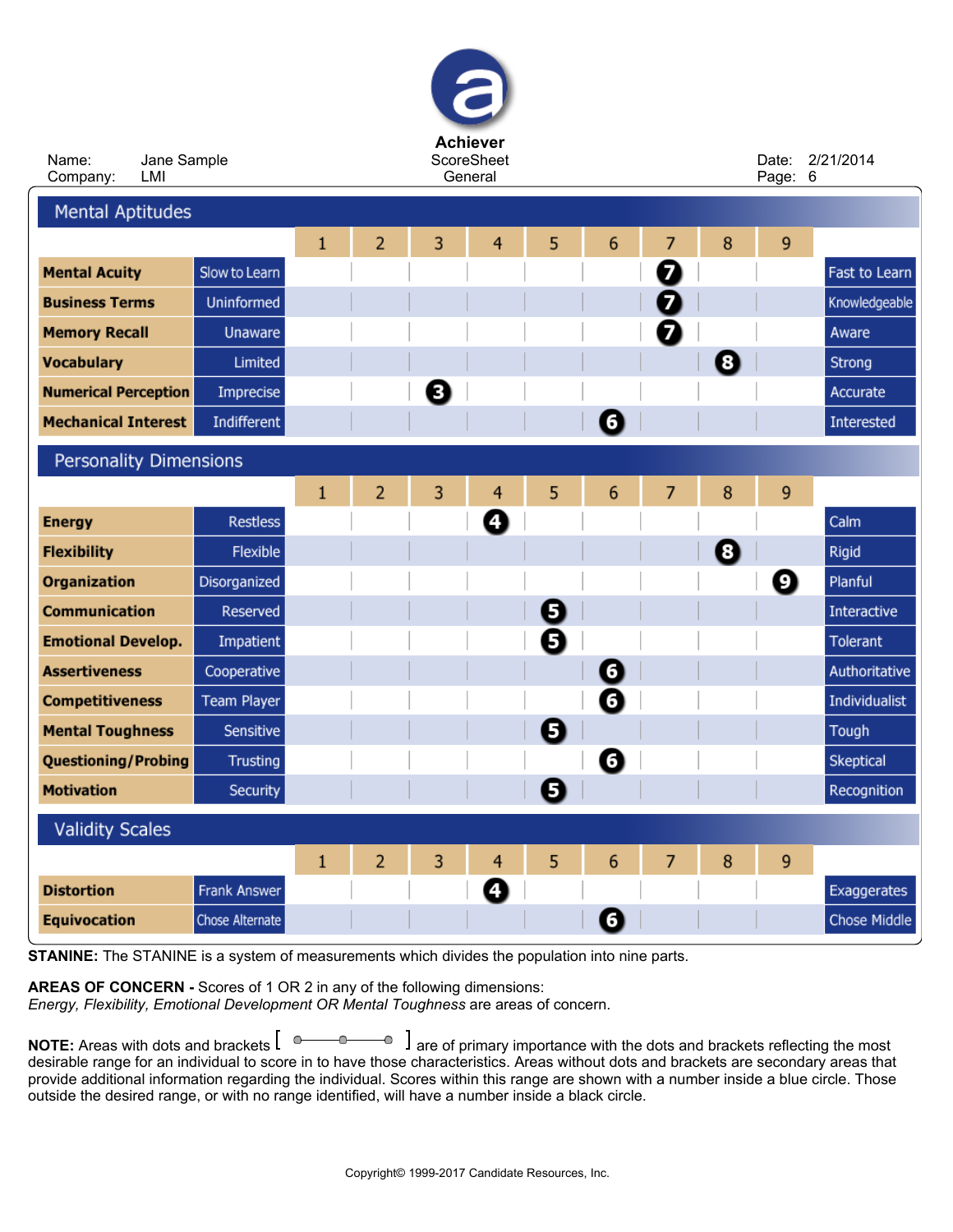

**Date: 2/21/2014 Page: 7**

### **Leadership Traits Assessment Introduction**

**This report section evaluates Jane's traits in five key areas of leadership:**

- **• Planning**
- **• Organizing**
- **• Staffing**
- **• Coaching**
- **• Facilitating**

Areas with good leadership traits are identified on the following pages as well as those where training or development would be **beneficial.**

Jane may or may not be one of the better people employed in a specific organization. If Jane is a top performer in your organization, when compared to top performing leaders across America and Canada, this report segment may still highlight areas where development could make the individual a still better leader. Therefore, this Leadership Traits assessment should be reviewed in light of "what could make a good leader even better," with understanding that within human beings, there is always **room for improvement.**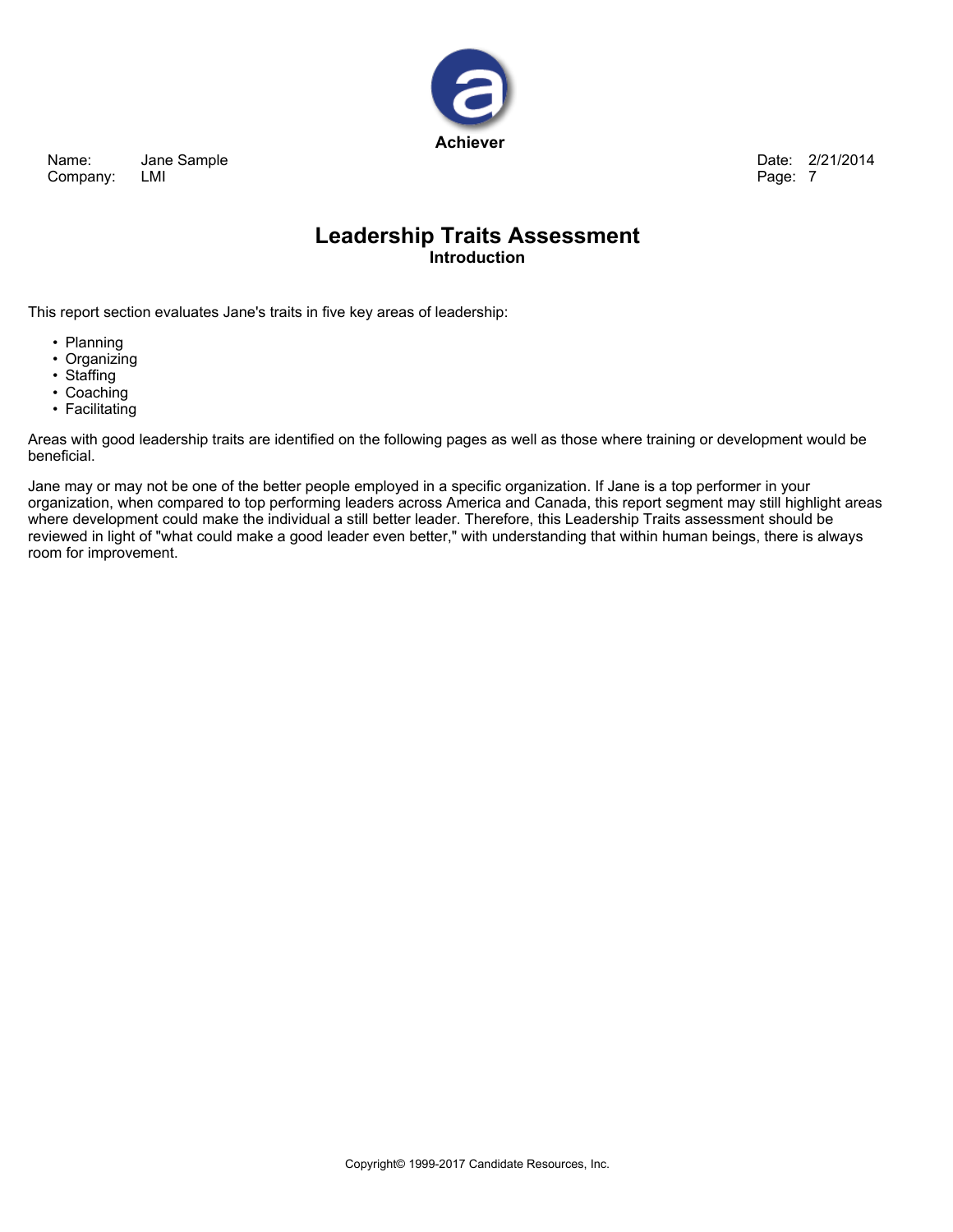

**Date: 2/21/2014 Page: 8**

### **Leadership Potential Summary Report**

**for: Jane Sample**

### *Jane has good leadership potential in the following area(s):*

- **• Planning**
- **• Organizing**
- **• Staffing**
- **• Coaching**
- **• Facilitating**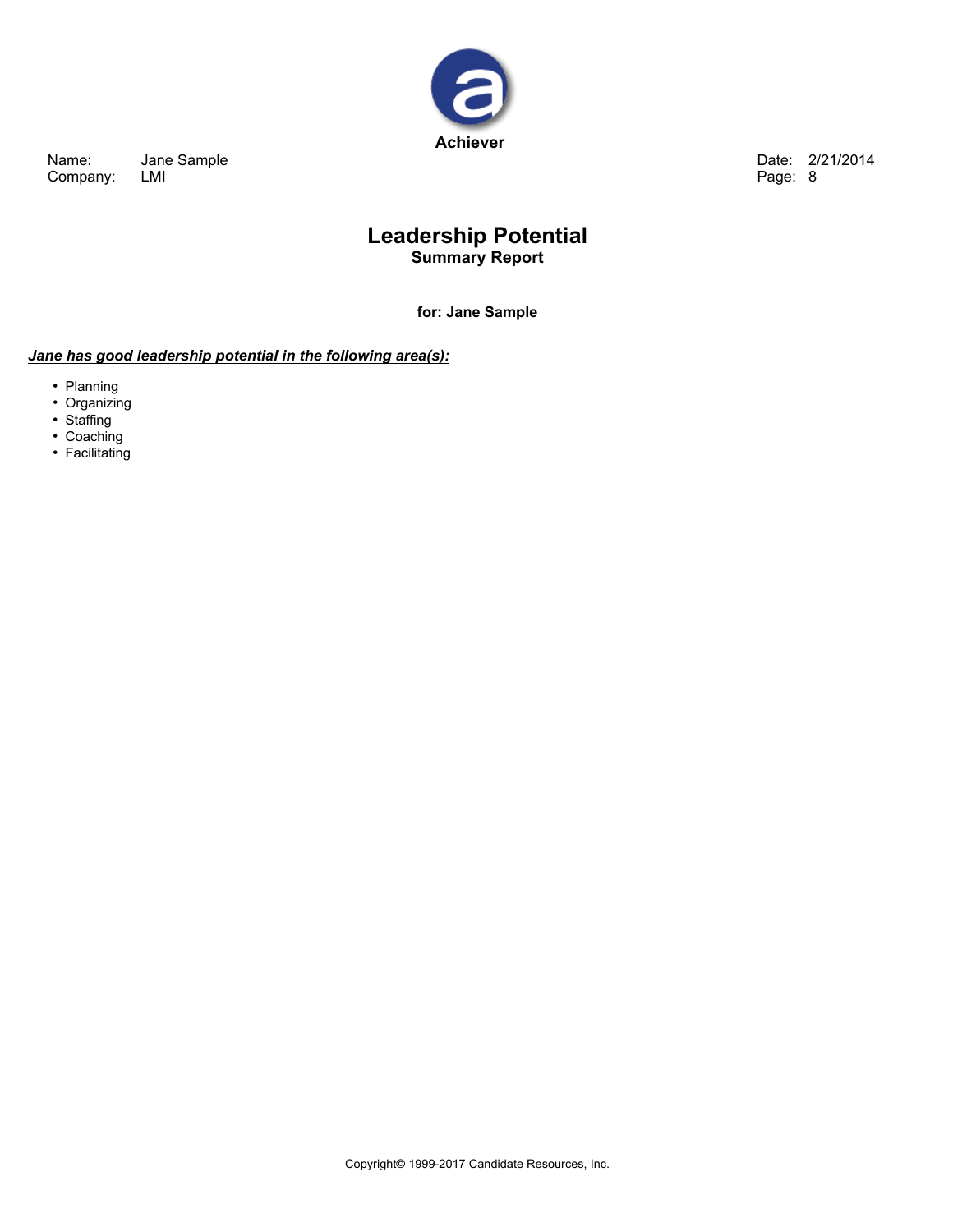

**Date: 2/21/2014 Page: 9**

### **Sales Traits Assessments Introduction**

**This report section evaluates Jane's traits in key areas of sales:**

- **• Persistence and consistency**
- **• Ability to meet and communicate effectively with people**
- **• Ability to command respect**
- **• Setting goals to win, excel and achieve**
- **• Developing rapport**
- **• Identifying need or desire**
- **• Presenting product/service to fill prospect's needs**
- **• Dealing with objections**
- **• Closing the sale**
- **• Learning speed & efficiency**
- **• Changing, growing and learning new concepts and ideas**

Areas with good sales traits are highlighted with traits identified in which training or development would be beneficial.

Jane may or may not be one of the better people employed in a specific organization. If Jane is a top performer in your organization, when compared to top performing salespeople across America and Canada, this report segment may still highlight areas where development could make the individual a still better salesperson. Therefore, this Sales Traits Assessment should be reviewed in light of "what could make a good salesperson even better," with understanding that within human beings, there is **always room for improvement.**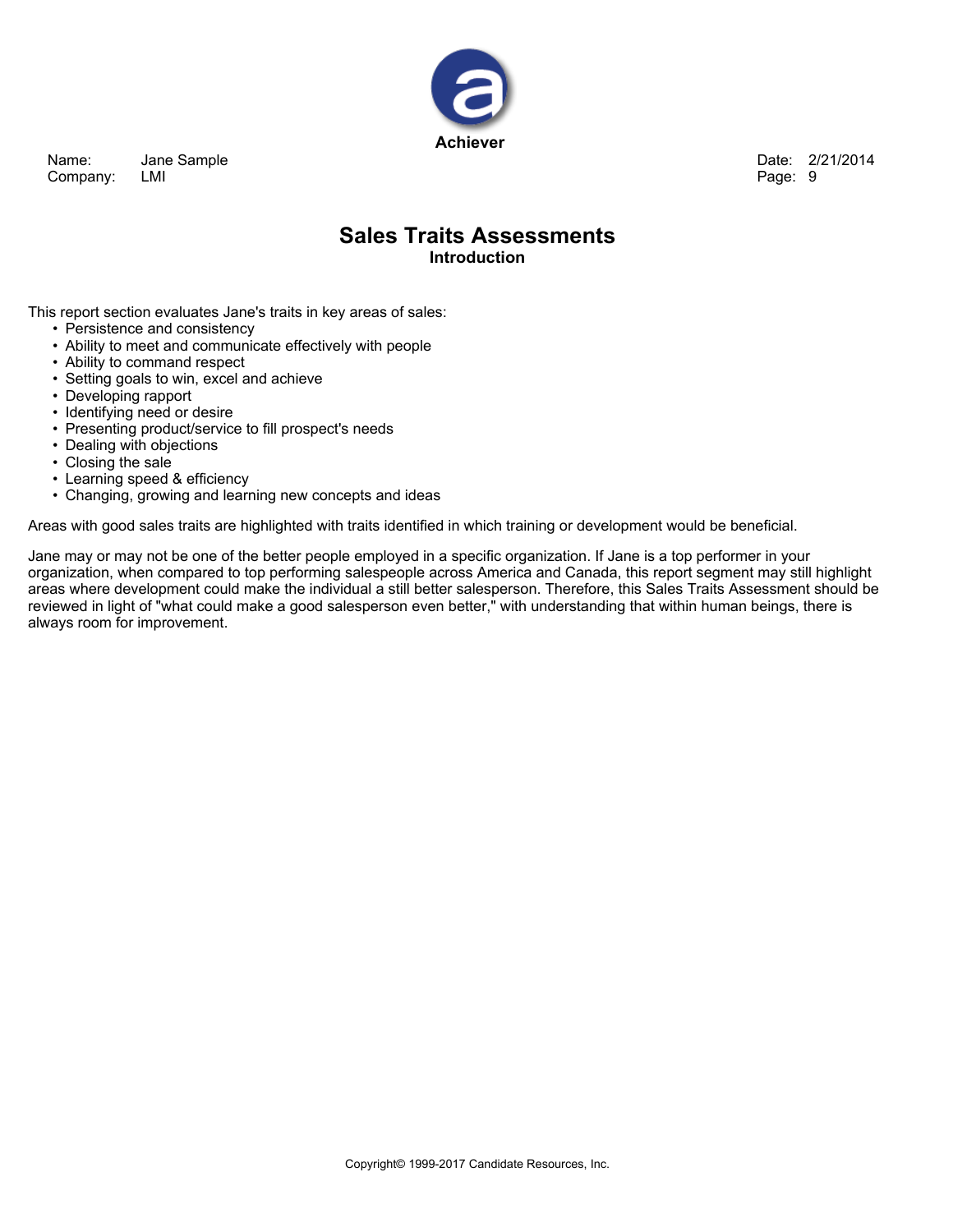

**Date: 2/21/2014 Page: 10**

### **Sales Potential Summary Report**

#### *Jane has good sales potential. Strengths Include:*

- **• Learning speed and Efficiency**
- **• Persistence and Consistency**
- **• Ability to command respect**
- **• Setting goals to win, excel and achieve**
- **• Developing Rapport**
- **• Identifying need or desire**
- **• Presenting Product/Service to fill prospect's needs**
- **• Dealing with objections**
- **• Closing the sale**

#### *Yet, further development in the following critical area(s) will be beneficial:*

- **• Ability to meet and communicate effectively with people**
- **• Changing, growing and learning new concepts and ideas**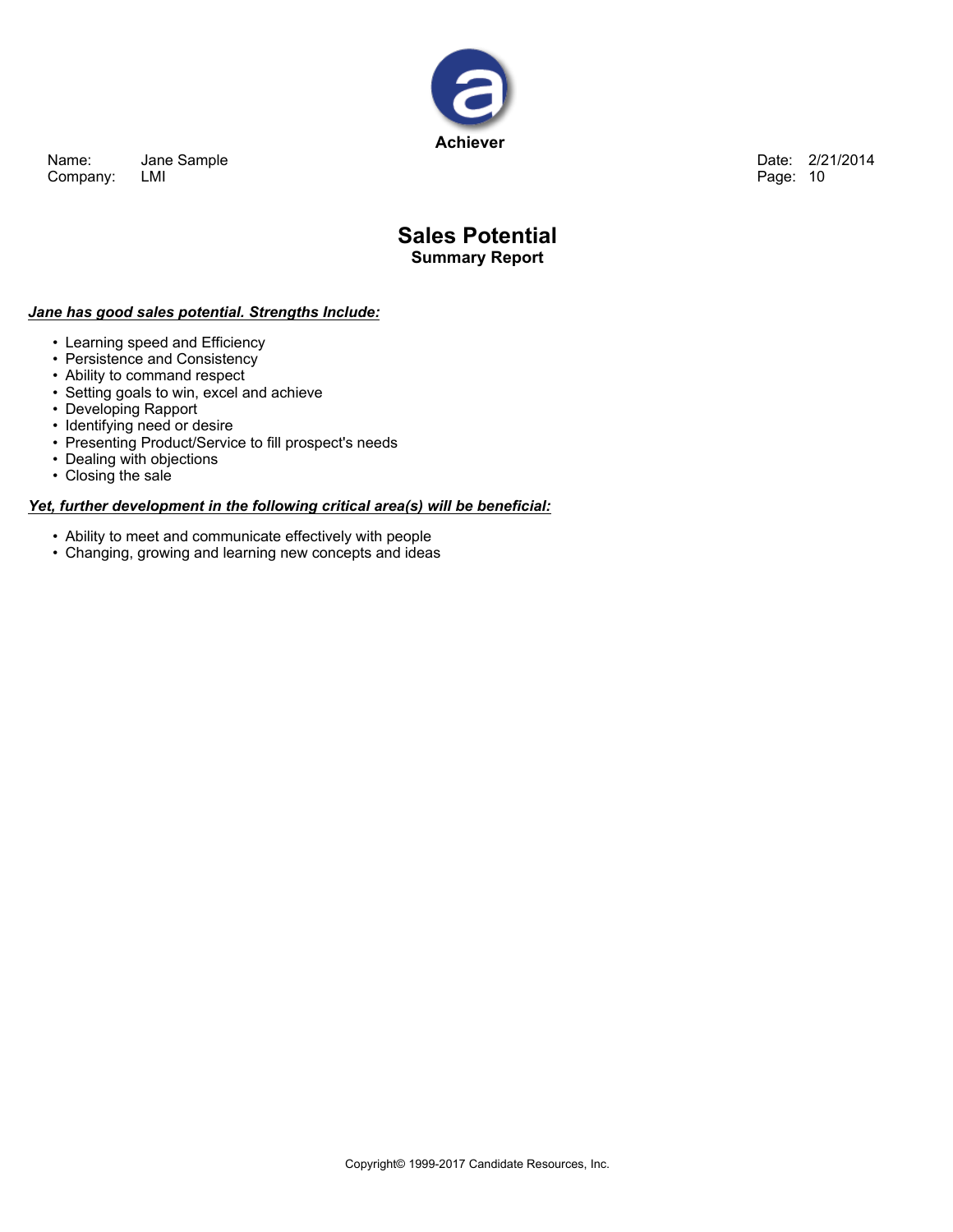

**Date: 2/21/2014 Page: 11**

### **Interview Questions Introduction**

Following are the interview questions which an interviewer may choose to use in the candidate interview process.

**These interview questions are generated to establish basic traits critical for all employees.**

The interview questions that follow are for a candidate who has prior work experience. In the event the candidate does not have prior work experience, the questions may need to be modified by the interviewer to fit the situation.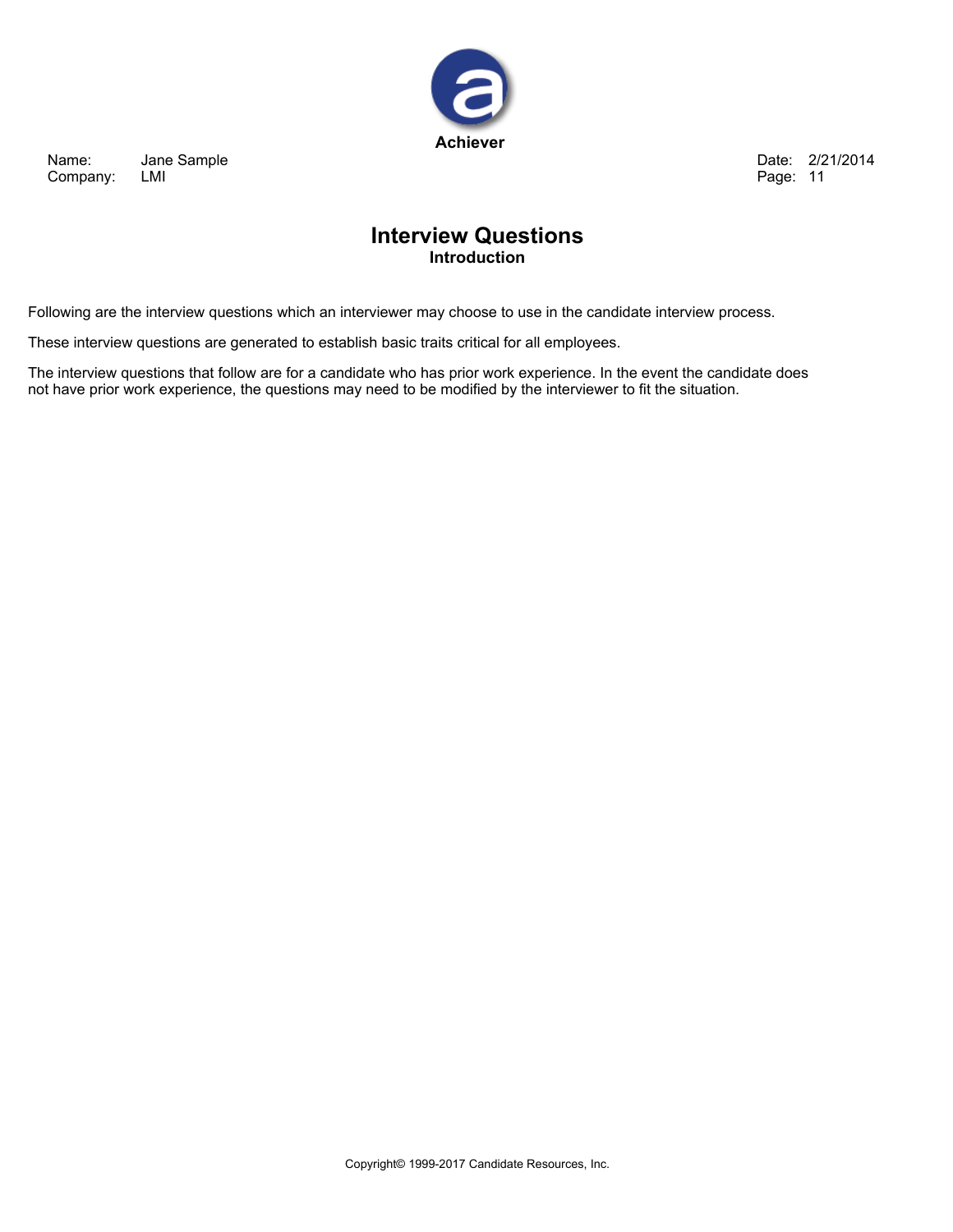

**Date: 2/21/2014 Page: 12**

### **Interview Questions for Mental Acuity**

Mental Acuity - Measurement of how quickly an individual comprehends information and is able to reason through and solve **problems.**

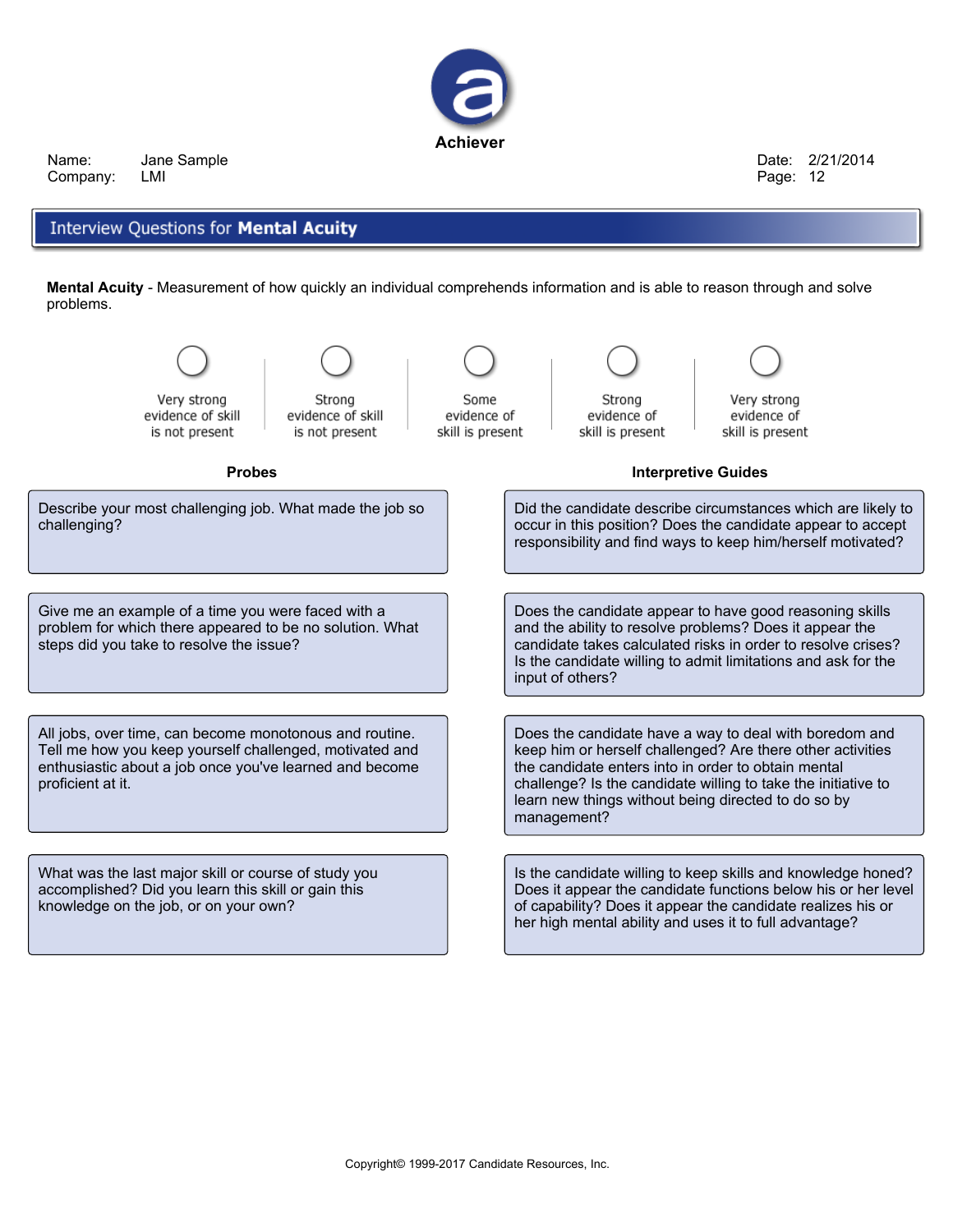

**Date: 2/21/2014 Page: 13**

### Interview Questions for Flexibility

**Flexibility - Measurement of the individual's level of flexibility, creativity, integrity and adaptability to change.**

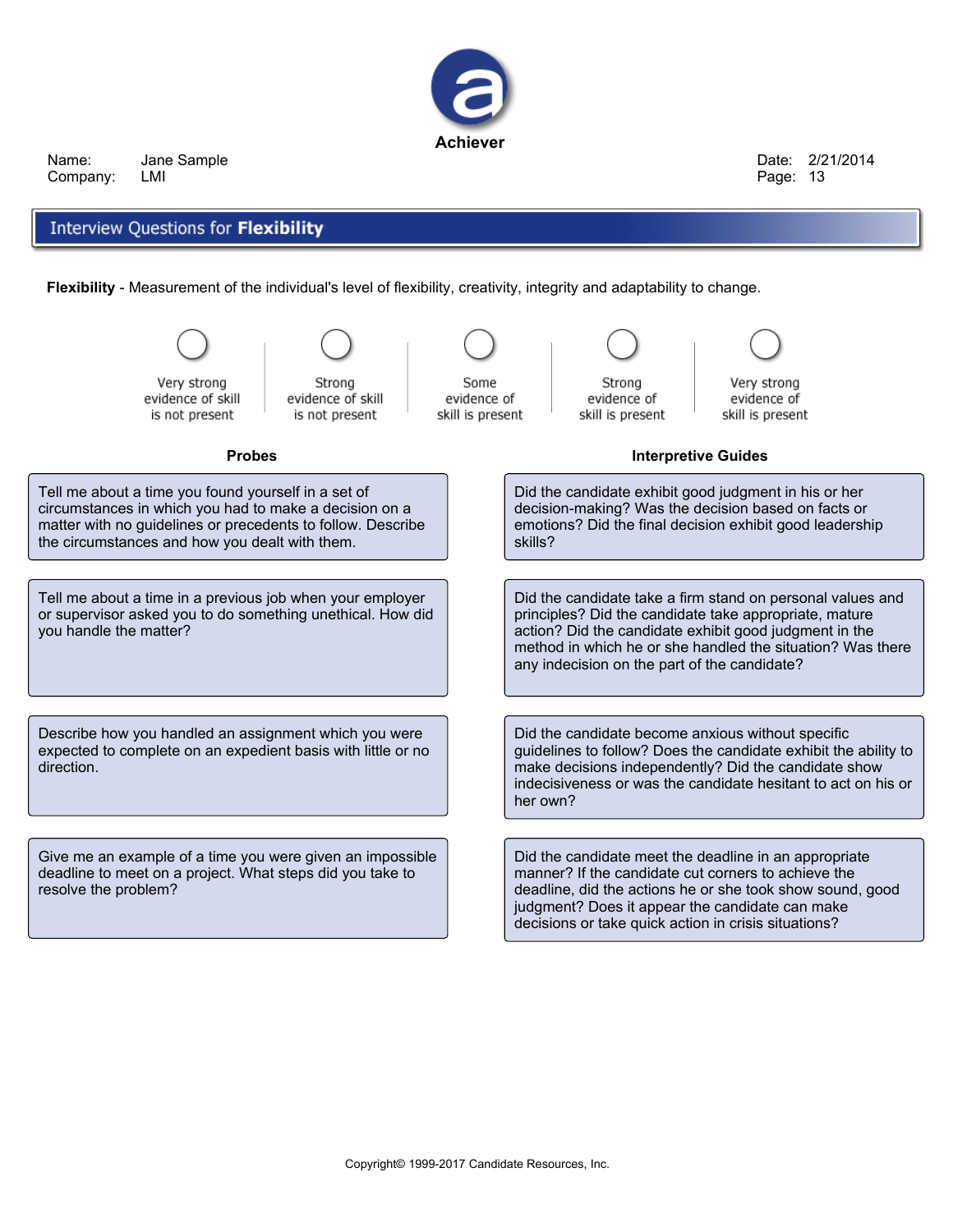

**Date: 2/21/2014 Page: 14**

### Interview Questions for Organization

Organization - Measurement of the individual's desire to organize assignments and projects to better utilize time and **resources.**

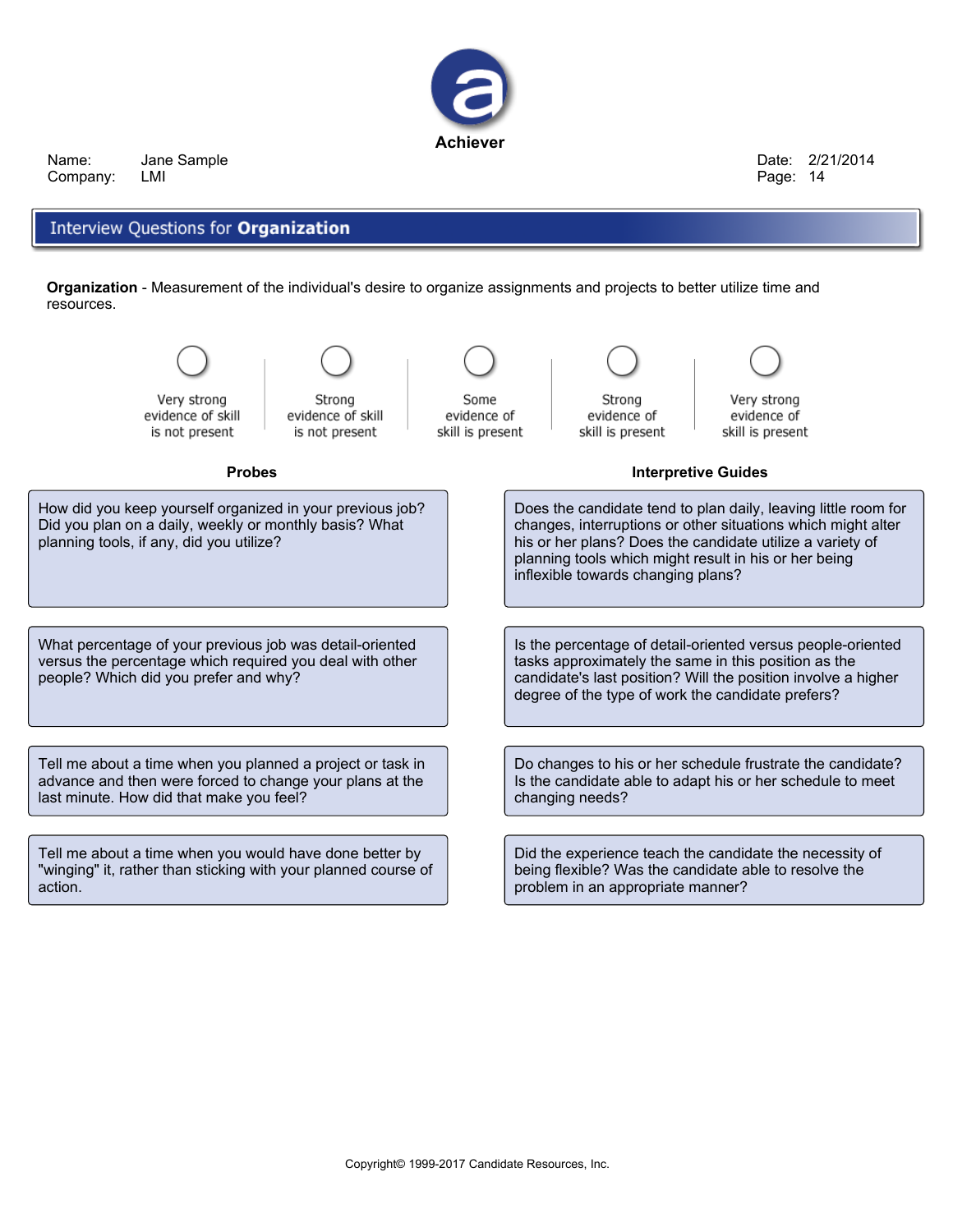

**Date: 2/21/2014 Page: 15**

## **Development Suggestions Introduction**

The behavior of each individual is influenced by genetics, biochemistry and environment. The individual's scores related **in this assessment depict the individual as of the date and time the individual took the assessment.**

Major changes in biochemistry and/or environment can change the scores on the assessment. Effective training and/or **development that the individual is exposed to can and should also affect scores.**

Consequently, for those individuals who seek to achieve higher levels of productivity and success in their jobs and life, and for those employers who desire such for the people they employ, we have carefully reviewed the training and **development materials available in the marketplace and have selected for recommendation those that we deem appropriate to suggest in areas where the person assessed could benefit most from growth and development.The** recommended development suggestions are on the following pages. We trust that you will find these suggestions helpful.

Additionally, one year self-directed development programs are available for individuals working in sales, customer service **or leadership roles. These programs provide training and development suggestions specifically tailored to these roles. Please contact the employer representative responsible for employment assessments to learn more about these programs.**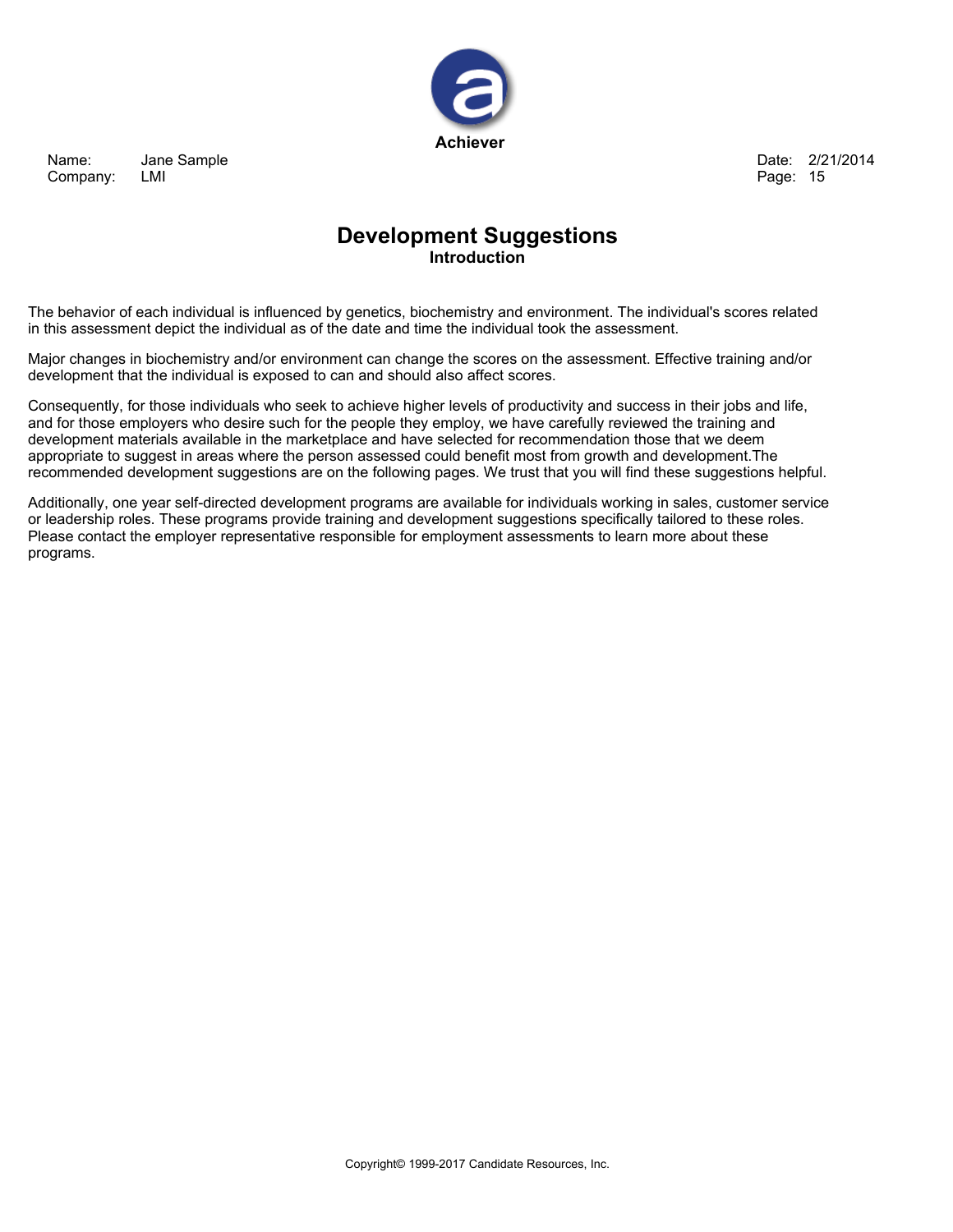

**Date: 2/21/2014 Page: 16**

# **Online Courseware**

#### **Flexibility**

If your work requires interaction with others, your flexibility level may be affecting those relationships. You may benefit from the following development suggestions:

#### **Seminars / Workshops:**

- **• Models for Management ™ by Teleometrics International**
- Models For Management Module 6: Empowerment should be of particular interest for those wanting to explore how **flexibility or lack thereof relates to the empowerment of others and power dynamics.**